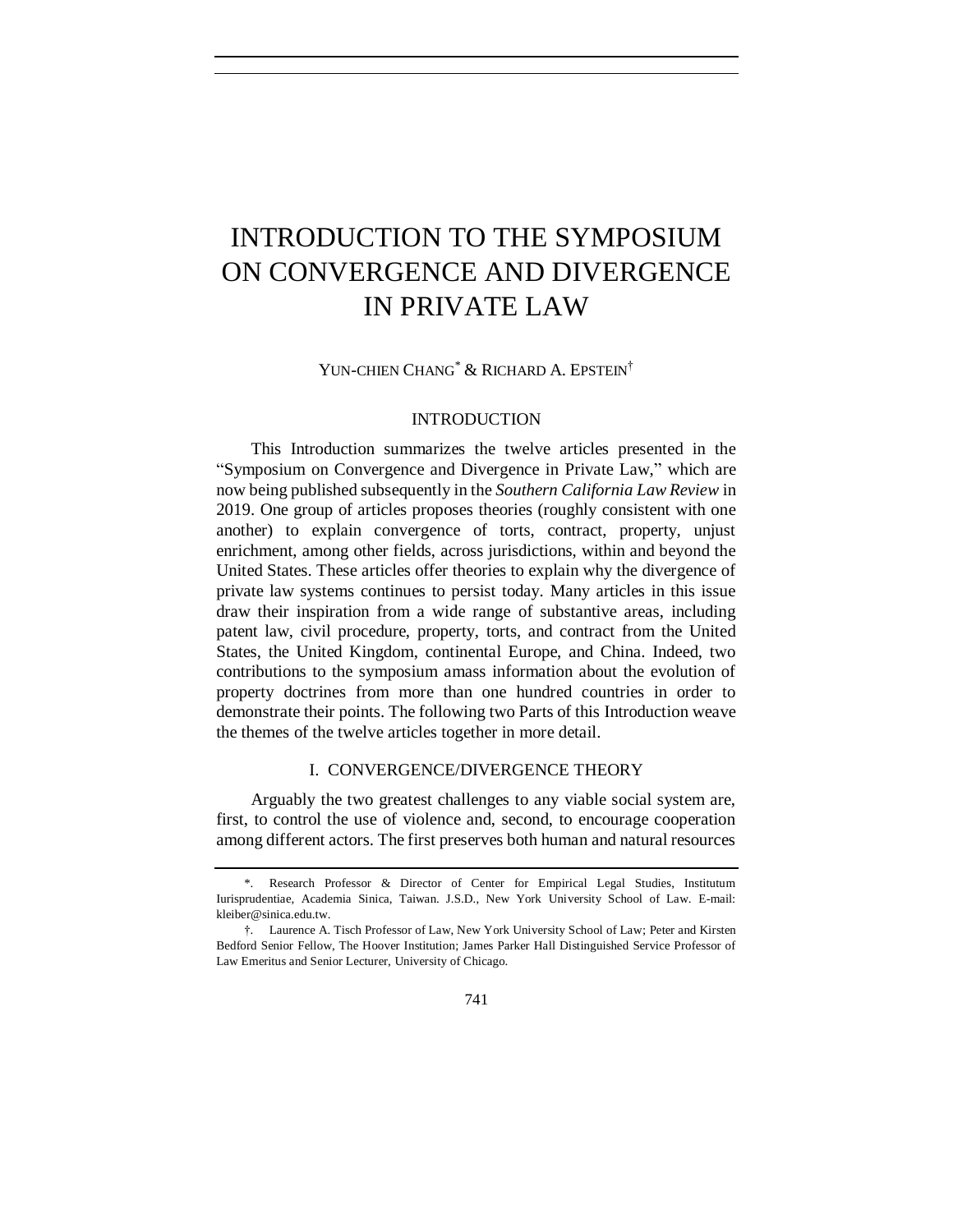from destruction. The latter allows for their more efficient deployment via either exchange or corporation. Understanding these two basic challenges helps frame the enduring questions that arise in comparative law. The first asks simply: are legal systems more alike to each other than they are different, or is the opposite true? Second, are the similarities that we see across different legal systems a result of the simple fact that later legal systems, looking self-consciously for models, borrow legal rules, practices, and institutions from other systems that have proved their mettle, or is the process one of independent discovery of basic rules through a combination of adjudication and legislation? And a third, related question goes as follows: where there are differences that do emerge and persist across legal systems, are these on fundamental questions of social organization, or are they typically on matters of procedure and detail?

In this collection of articles, several big-picture contributions jointly lay out a clearer theory of convergence and divergence in private law. Richard Epstein's essay starts with the Roman and natural law framework and argues that the laws of physics and biology necessarily induce convergence in private law on the fundamental matters of substance, even if they allow for, indeed encourage, differences on matters of procedure, instructively called adjectival law in some of the earlier treatments of the subject. The ubiquity of institutions of marriage, the acquisition and transfer of property, the dominant role of torts (to deal with force), and contracts (to foster cooperation and exchange), Epstein argues, demonstrate his point. The differences on matters of form and procedure do not undermine this picture, but only show why and how a stable set of general norms have to be adapted to concrete circumstances.<sup>1</sup>

Saul Levmore, likewise, advances a similar general theory but focuses his attention more narrowly on tort law, which is the main tool available in all systems of private law to control the use of force. Levmore predicts that convergence takes place in the "upstream"—on basic social norms—while divergence happens in the "downstream"—on the proper mixture of remedies, most notably damages and injunctions. In Epstein's theory, "lowlevel" divergence occurs and does not refute the theory. Downstream and low-level operate as parallel descriptors for the same theoretical account. Unlike Epstein, Levmore does not develop a natural law theory based heavily on physics and biology. Rather, in his conception, the driving forces of

<sup>1.</sup> *See generally* RICHARD A. EPSTEIN, SIMPLE RULES FOR A COMPLEX WORLD (1995) (arguing that a complex society can be governed effectively by six core principles); Richard A. Epstein, *The Utilitarian Foundations of Natural Law*, 12 HARV.J.L. & PUB. POL'Y 713 (1989) (arguing that utilitarian principles track natural law theories).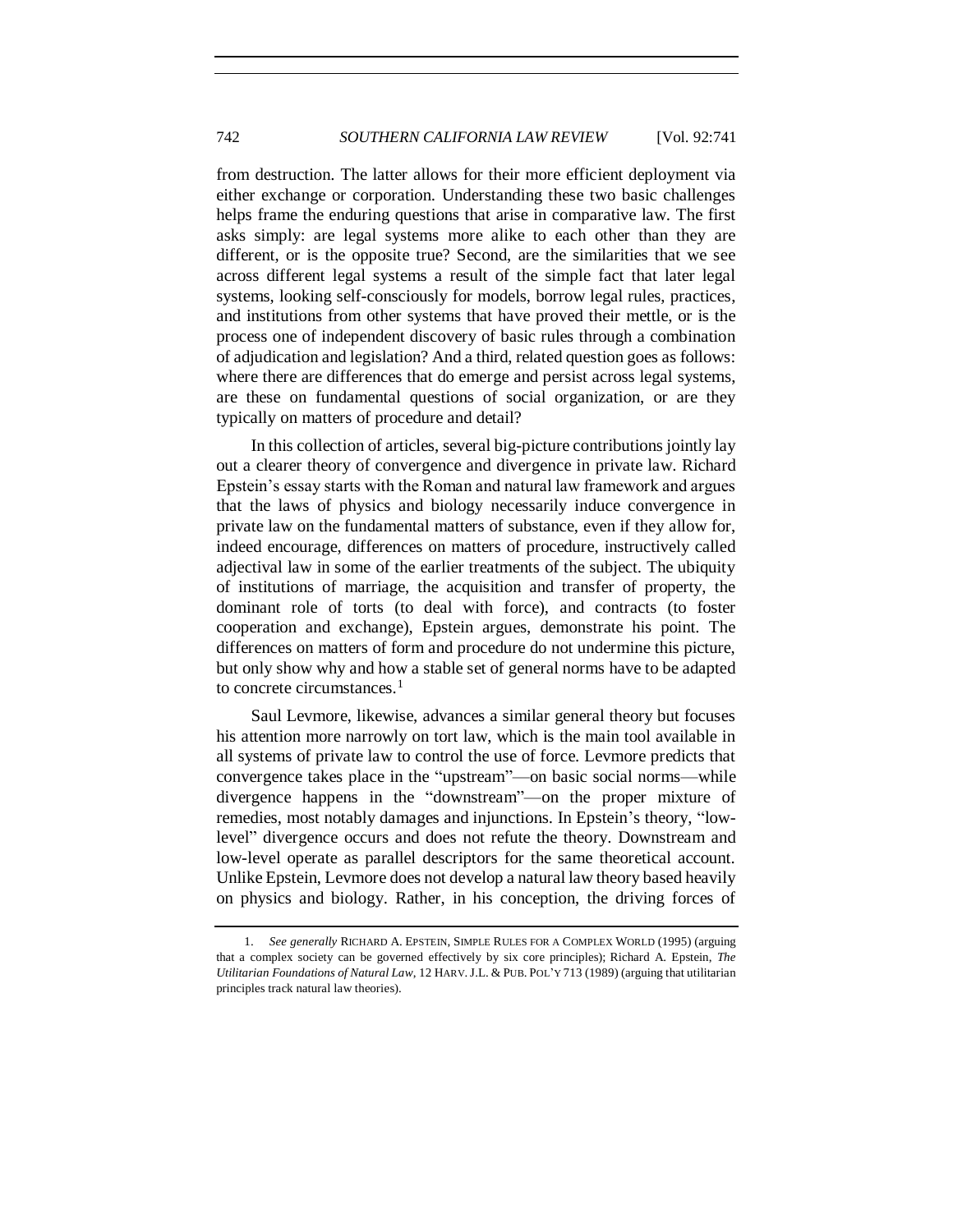convergence in his theory are efficiency and commonly held moral intuition. A clearly efficient solution that conforms with moral intuition is likely to be observed everywhere those intuitions hold. By contrast, when multiple solutions appear to be efficient, or when an efficient mechanism is un- or even counter-intuitive morally, divergence may emerge on substantive as well as procedural issues.<sup>2</sup> One illustration is the constant tension between strict liability and negligence as the basic organizing conception for tort damages. The absence of a dominant solution on this, as on other problems, precludes complete convergence. The overall effects of the differences are hard to pin down in light of the complex trade-offs that each liability rule offers, which explains why separate legal system often solve these problems in their own way—or indeed why a single legal system finds it difficult to get convergence on the dispute rules.

The theoretical framework in Yun-chien Chang and Henry Smith's article maps onto the Epstein-Levmore theory, especially Levmore's. Chang and Smith argue that the structure of property law has to converge to an exclusion-based architecture for such key resources as land, animals, and chattels due to high transaction costs.<sup>3</sup> Nonetheless "styles"<sup>4</sup> of property law may diverge, especially when the property doctrines are interconnected in the system of property and the starting points across jurisdictions are different. Structures are upstream, while styles of delineating property are downstream. Chang and Smith predict that "isolated" <sup>5</sup> doctrines (in the downstream) facing efficiency pressure will tend to converge. Nonetheless, overall, given that the whole upstream property structure will converge, at least relatively speaking, the downstream property style will appear to be divergent. Chang and Smith's article uses data on dozens of property doctrines from 119 jurisdictions to support their theoretical predictions. The "as expected" finding also lends support to the Epstein-Levmore theory.

Another contribution that uses large-scale comparative data to support theoretical predictions is authored by Giuseppe Dari-Mattiacci and Carmine

<sup>2.</sup> *See* Saul Levmore, *Variety and Uniformity in the Treatment of the Good-Faith Purchaser*, 16 J. LEGAL STUD. 43 *passim* (1987).

<sup>3.</sup> For how and to what extent common resources like water are also exclusion-based, but with a heavier use of governance, see Henry E. Smith, *Governing Water: The Semicommons of Fluid Property Rights*, 50 ARIZ. L. REV. 445, 466−75 (2008).

<sup>4.</sup> Style is a characteristic manner of delineating legal relationships at the surface level. *See* Yunchien Chang & Henry E. Smith, *An Economic Analysis of Civil Versus Common Law Property*, 88 NOTRE DAME L. REV. 1, 1–2 (2012).

<sup>5.</sup> Isolated doctrines are not intertwined with other doctrines in the same legal system. Changing them will create little ripple effect in the system. *See* Yun-chien Chang & Henry E. Smith, *Convergence and Divergence in Systems of Property Law: Theoretical and Empirical Analyses*, 92 S. CAL. L. REV. 785, 788 (2019).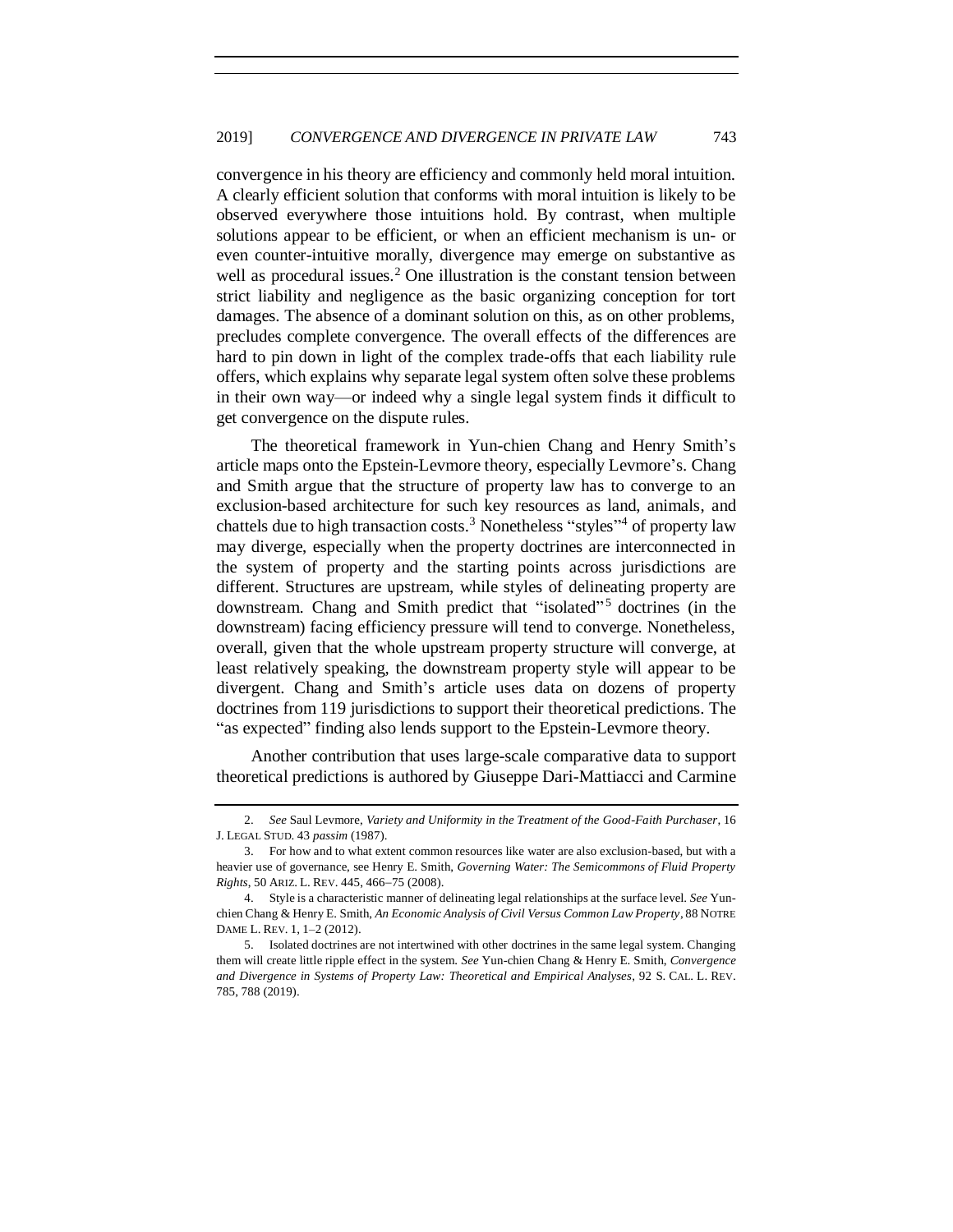Guerriero. Their empirical analysis uses a unique data set to address the perennial triangle that involves the good-faith purchaser against the original owner with respect to the disposition of stolen and embezzled goods in 126 countries. Holding the thief or embezzler liable is an easy question on which there is uniform convergence. But with the thief or embezzler out of the picture, does the law protect the original owner or the good faith purchaser, and why?

We now get into one of those gray zones identified by both Epstein and Levmore. The take-away finding of Dari-Mattiacci and Guerriero is that there is first-order ("downstream") divergence across countries and secondorder ("upstream") convergence. More specifically, most countries provide more protection to good-faith buyers of embezzled goods than to those of stolen goods, and most countries afford more protection to those parties involved in commercial transactions than to those engaged in noncommercial transactions. This global phenomenon results from trade-off of two concerns. The first is the ex ante incentives (inducing parties to protect their own interests) and the second looks to the ex post values (assigning entitlements based on allocative efficiency). Moreover, Dari-Mattiacci and Guerriero's empirical analysis suggests that certain key cultural attributes dictate a pattern of divergence across countries found by Levmore over three decades ago. Multimodal efficient solutions, plus distinct moral and cultural intuitions, appear to be the recipe for divergence.

Moving to the realm of contract law, Marcus Cole argues that market and jurisdictional competition lead to the adoption of "the law of one law"; that is, uniformity in the rules of different legal systems whose key players have to interact with each other. A prime example for Cole is China's decision to emulate the Vienna Convention for the International Sale of Goods in its 1999 Contract Law.<sup>6</sup> We might add that France, Germany, Japan, among others, all recently amended the contract part of their civil codes (but not the property part!), presumably to move closer toward one another. As Cole reminds us, the process of convergence is long. Notwithstanding the pressures toward convergence, we may find divergent bodies of contract law persistent even as the gap between national contract laws continues shrinking—slowly. The higher volume of multinational transactions drives all parties towards a system of convergence. In one prominent recent development, the emergence of blockchain technology enables the development of self-executory "smart contracts," and the

<sup>6.</sup> For the evolution of China's private law, see generally PRIVATE LAW IN CHINA AND TAIWAN: LEGAL AND ECONOMIC ANALYSES (Yun-chien Chang et al. eds., 2017) (documenting the evolution of contract law, tort law, property law, and corporate law in China in the past several decades).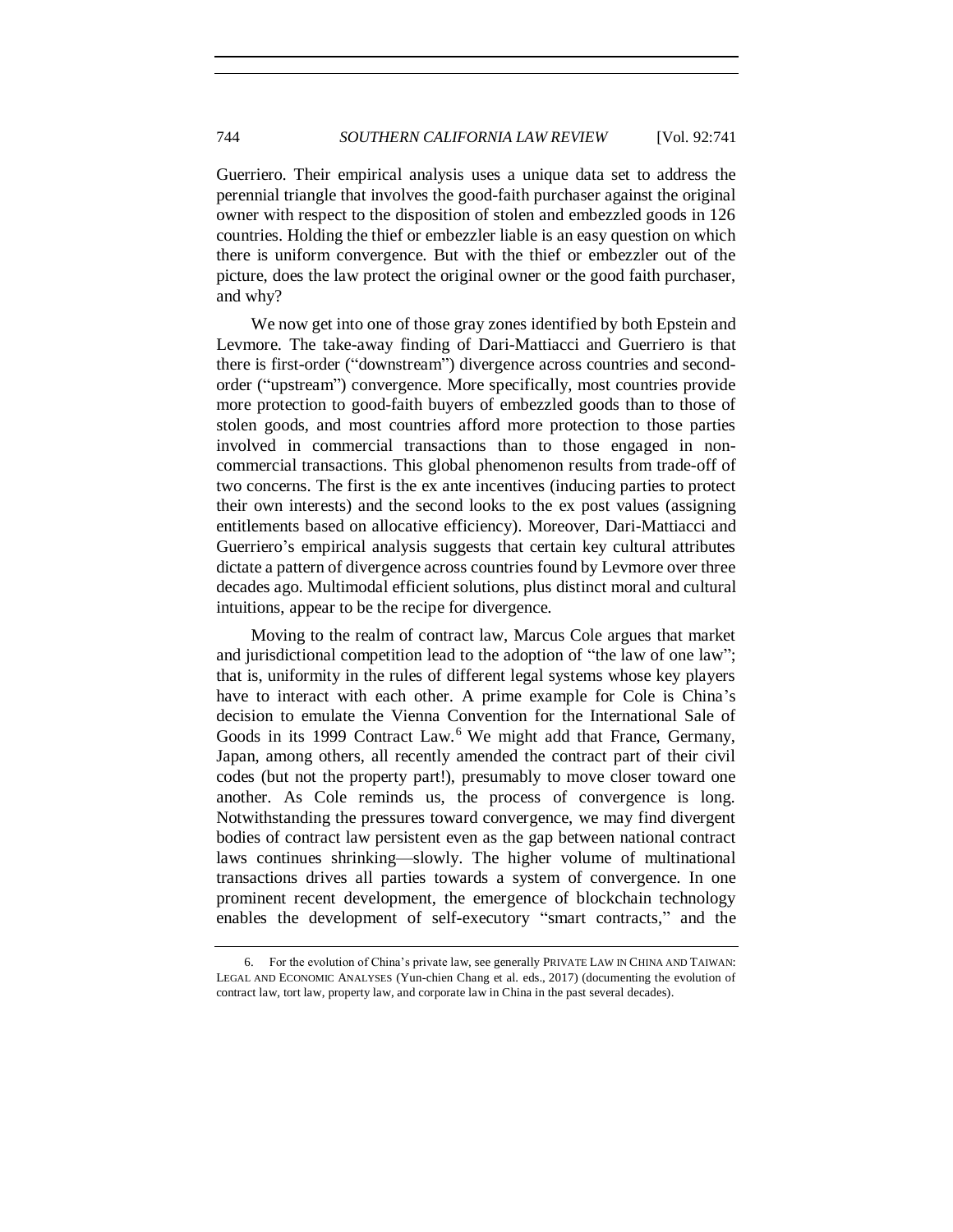abundant boilerplate contracts and other resources on the Internet empower even an ordinary consumer to propose a contractual term to her favor. Thus, the basic theory here predicts this nice conundrum: on the one hand, contract law is fast converging; on the other hand, the increased pace of contractual transactions requires standardized terms that the parties customize to govern their own set of business arrangements.

A final piece to the theoretical mix is offered by Robert Cooter and Ariel Porat's article that examines eight rules of torts and restitution side by side. They show that the right rules regarding disgorgement in restitution and compensation for harm in tort are symmetrical in their economic reasoning. Yet the legal treatment of these rules is divergent in virtually all legal systems. That is, when, say, one rule of compensation is adopted in strict liability, its symmetrical rule (here, strict liability for disgorgement of benefit in unjust enrichment law) is not necessarily adopted. Cooter and Porat argue that more convergence in the legal treatment is more efficient. To explain the lack of convergence, one may again refer to Levmore's theory. The efficiency case for adopting either a rule of negligence or strict liability in torts is widely accepted in law and economics.<sup>7</sup> In contrast, the choice of efficient restitution rules is still debated—scholarly opinions have not converged. <sup>8</sup> In addition, the moral intuition for compensating harm is stronger and clearer than that for returning unrequested benefit. The good news is that the higher the stakes, the risk of higher error costs leads to a stronger movement toward convergence.

#### II. CONVERGENCE/DIVERGENCE IN COMPARATIVE CONTEXT

The second set of articles in this issue deal with more particularized institutions. Using English law as his benchmark, Adam Mossoff gives an account of the incorporation and transformation of traditional English patent law into the United States, with its very different constitutional tradition both on matters of federalism and individual rights. In England, at least historically, patents were commercial monopoly privileges conferred to creators—what Mossoff terms "regulatory entitlements." Often times they were given to allow private parties to have local monopolies on importation

<sup>7.</sup> *See generally* STEVEN SHAVELL, FOUNDATIONS OF ECONOMIC ANALYSIS OF LAW (2004) (providing an overview of the law and economics approach to the law).

<sup>8.</sup> *See, e.g.*, Saul Levmore, *Explaining Restitution*, 71 VA. L. REV. 65 *passim* (1985); Ariel Porat, *Private Production of Public Goods: Liability for Unrequested Benefits*, 108 MICH. L. REV. 189 *passim*  (2009); Ariel Porat, *Economics of Remedies*, *in* 2 THE OXFORD HANDBOOK OF LAW AND ECONOMICS: PRIVATE AND COMMERCIAL LAW 308, 308−09 (Francesco Parisi ed., 2017). On the other hand, for a defense of this asymmetry, see generally Richard A. Epstein, *Positive and Negative Externalities in Real Estate Development*, 102 MINN. L. REV. 1493 (2018).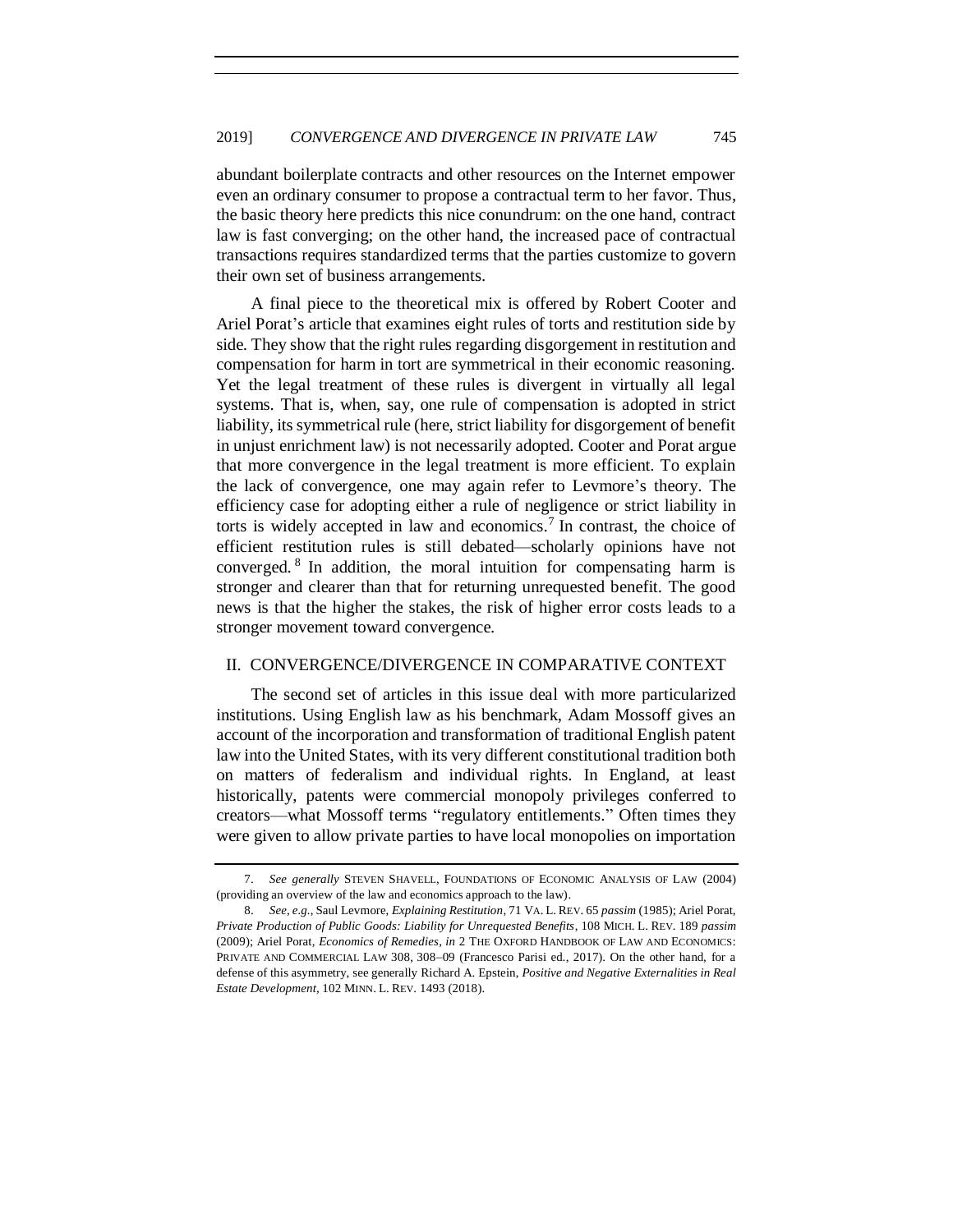as political grant from the Crown, always anxious to find new sources of tax revenue. These grants were not awarded for a new advance in science or the practical arts. At the critical constitutional juncture, the U.S. patent system in the late eighteenth century was structured on a consciously different model, namely as one of private property rights, given in exchange for the creation of new technologies that might never be made if the inventor did not enjoy for limited periods the right to exclude others from selling the patented technology, without necessarily allowing the patentee to sell the good if other obstacles (for example, FDA approval), block the transaction.

This U.S. private property (which has both its defenders and opponents at home)<sup>9</sup> model has attracted followers—including China—thus causing convergence toward the U.S. model in non-common law countries. Recently, however, Mossoff observes that the United States has been shifting back toward the regulatory entitlement model, which subjects patents to much greater control by treating them as public rights subject to the control of the state.<sup>10</sup> Given Mossoff's causal account of the private property model leading to growing innovation, efficiency pressure should help keep the United States from drifting away from the century-old desirable equilibrium, at least if the anti-patent forces do not come to dominate the federal court system. This rising tension between politics and economics is worth tackling for theorists of convergence and divergence in the future.

Shyamkrishna Balganesh also uses a comparative approach to study the operation of copyright and contract law in the United Kingdom and the United States to show their polar opposition in statutory interpretation. Balganesh observes that interpreting private law statutes is primarily a public law enterprise in the United States,  $11$  in contrast with the deeply-rooted

<sup>9.</sup> For a comprehensive review of the basic choices, see OXFORD HANDBOOK OF INTELLECTUAL PROPERTY LAW (Rochelle Dreyfuss & Justine Pila eds., 2018). The two general essays are Rochelle C. Dreyfuss & Justine Pila, *Intellectual Property Law: An Anatomical Overview*, *in* OXFORD HANDBOOK OF INTELLECTUAL PROPERTY LAW, *supra*, at 3, and Richard A. Epstein, *The Basic Structure of Intellectual Property Law*, *in* OXFORD HANDBOOK OF INTELLECTUAL PROPERTY LAW, *supra*, at 25.

<sup>10.</sup> *See* Oil States Energy Servs., LLC v. Greene's Energy Grp., LLC, 138 S. Ct. 1365, 1373 (2018). For criticism from the property rights perspective, see generally Richard A. Epstein, *The Supreme Court Tackles Patent Reform: Post-Decision Article: Inter Partes Review Under the AIA Undermines the Structural Protections Offered by Article III Courts*, 19 FEDERALIST SOC'Y REV. 132 (2018).

<sup>11.</sup> Statutory easement is a related example. While all civil law countries contain provisions in their civil codes regarding access to landlocked land, they treat their national solutions as creating a statutory (not voluntary) right-of-way between two private parties. In contrast, in the United Sates, state statutes conceptualize the statutory easement as private condemnation, which shows the heavy influence of public-law thinking. *See* JON W.BRUCE &JAMES W. ELY,JR., THE LAW OF EASEMENTS AND LICENSES IN LAND § 4:14 (2012); Abraham Bell, *Private Takings*, 76 U. CHI. L. REV. 517, 546 (2009); Yun-chien Chang, *Hybrid Rule: Hidden Entitlement Protection Rule in Access to Landlocked Land Doctrine*, 91 TULANE L. REV. 217, 230–33 (2016).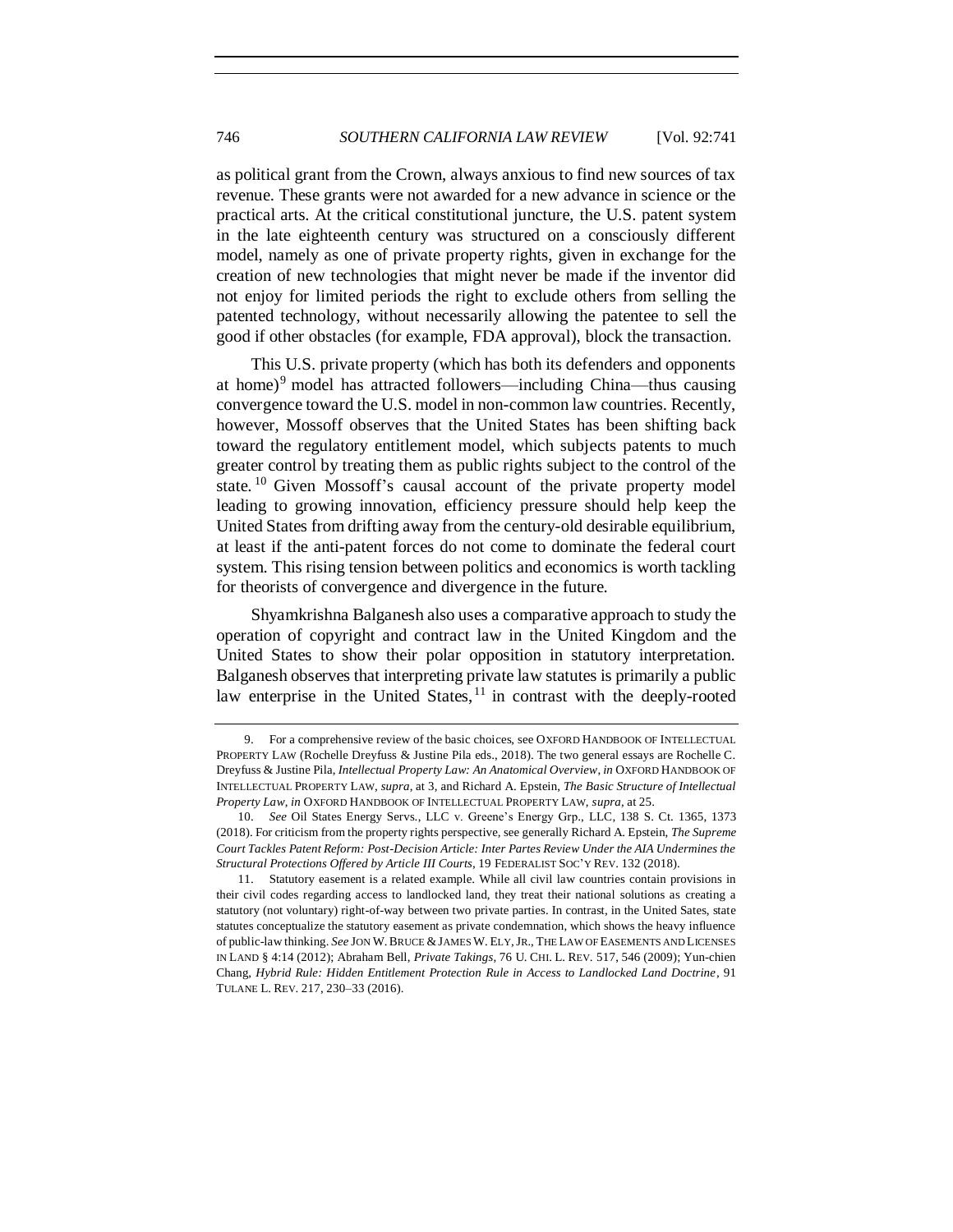private law tradition that holds in the United Kingdom. Put differently, interpreting private law statutes in the United Kingdom starts with treating the interaction between private parties as the focal point of the analysis, so that, ultimately, internal coherence within the private law system takes center stage. By contrast, interpreting private law statutes is far more explicitly policy-based in the United States, where constitutional law and norms, not found in the United Kingdom, supply external values that often lead to undermining the coherence of the private law system in order to make sure that private actions are blessed only when they are understood by courts to be designed solely to advance the public good. Note this contrast. Mossoff regards the evolution of U.K. patent law as a bad paradigm that is slowly seeping into U.S. law. In contrast, Balganesh thinks that U.K. copyright law offers a better model that the United States has shown no sign of adopting.

We offer another interesting comparison to Balganesh's observation: the legal methodology of statutory interpretation in Germany ("*Rechtdogmatik*") starts with the systematic explanation of private law principles, which are then duly exported into public law. This progression arose arguably because the German Civil Code ("BGB") of 1900 already created what many jurists there believe to be a closed and internally coherent system. In that framework, public law values, or policies, enter private law only indirectly. When public law, such as the German Administrative Procedure Act of 1977, was later enacted and its jurisprudence developed, private law concepts such as unjust enrichment and contract were borrowed by the public law. The same pattern held in selecting the mode of statutory interpretation. Therefore, unlike the U.K. courts that interpret private law as private law and the U.S. courts that interpret private law as public law, the German courts interpret public law as private law.

Using survey data, Stefanie Jung's article looks deeper into the moral intuition account by Levmore. Jung distinguishes ideas of moral philosopher, moral beliefs, sense of justice, and general values. Jung's surveys administered in the United States and Germany show that lawyers, judges, professional negotiators, and law students in these two countries have similar moral beliefs and senses of justice regarding the proper limits on the use of deception in the course of contract negotiations. Yet the contract law regarding that same topic of deception does not converge. Jung posits that the divergence between American and German law can be explained by differences in moral philosophy. On the German side, the Kantian influence leads to high regard for noninstrumental values, which in turn leads to attaching a greater weight to the autonomy of the deceived person. In contrast, the American realist system tends to be more utilitarian and thus to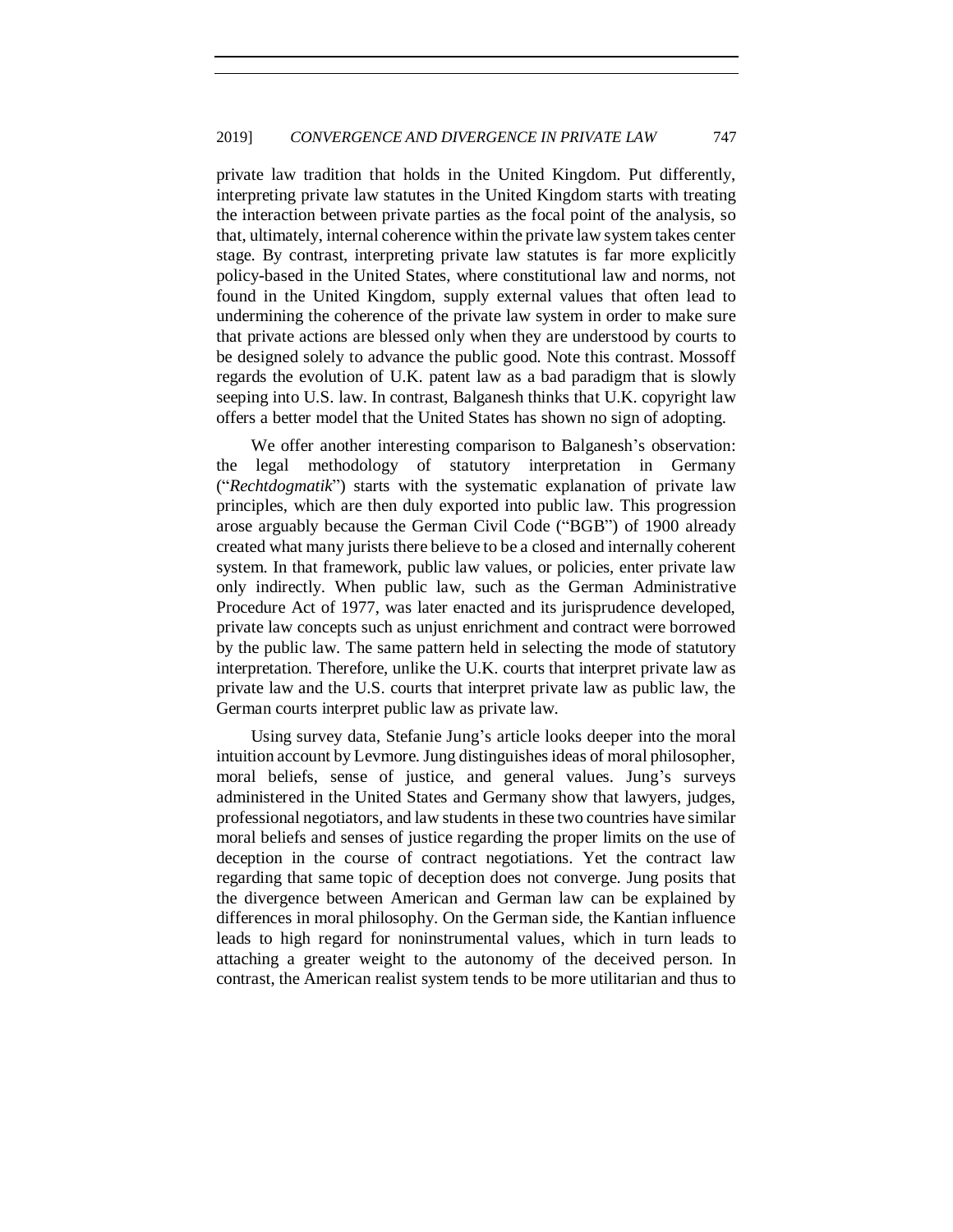weigh commercial convenience more heavily than abstract notions of individual autonomy. A bold generalization of Jung's study would be that the constellation of ideas of moral philosopher, moral beliefs, sense of justice, and general values has to be aligned to facilitate convergence of private law as developed within legal systems.

Finally, in the context of nuisance law, Vanessa Casado Perez and Carlos Gomez Liguerre examine data from five European jurisdictions (France, Germany, Spain, the Netherlands, and Catalonia) to test a hypothesis of convergence, which they do not find. Under Chang and Smith's framework, that divergence may not be surprising. Nuisance rules are styles and governance (not exclusion) in nature, so convergence is not necessary. Nuisance rules are on the interconnected end of the style spectrum, and their initial conditions, such as the level of industrialization, differ. It does not help that, as Perez and Liguerre point out, the Roman law of nuisance—the common origin of the studied jurisdictions—is somewhat unclear, having evolved from the Latin notion of Nocumentem—or harm as a result of some actor—which operates as a fuzzy concept, as does the common usage of the term "nuisance" in ordinary English. Absent a clear definition, some divergence in the civil codes is to be expected on the outer reaches of the law, even though core cases like the emission of poisonous gases and stenches will be observed more widely, in part because on these matters at least, ordinary language across cultures tends to converge.

Like several other articles in this Symposium, China is featured in the analysis. More so than others, Aaron Simowitz's article puts China at the center stage. Looking closely at foreign money judgment enforcement, Simowitz demonstrates how the old, formal approach of reciprocal enforcement by bilateral treaties has been replaced by the new approach of de facto reciprocity. At least in the case of China, an intermediate Chinese court has recognized a money judgement by a U.S. court. Simowitz then puts this symbolic case in a broader context and discusses how the United States, European Union, and Mexico, among others, handle foreign money judgment enforcements.

Looking at local governments within the United States, Christopher Serkin uncovers divergence in regulatory goals in land use and calls the new trend "multimodal convergence." To be exact, in total, he identifies and categorizes fifteen different types of land-use mindsets. Serkin posits a fierce jurisdictional competition among local governments to attract high-valued property uses in a world where both voice and exit function as viable, overlapping options. In these settings, diversity (or, for that matter, divergence) is elevated to prima facie a phenomenon well worth celebrating.